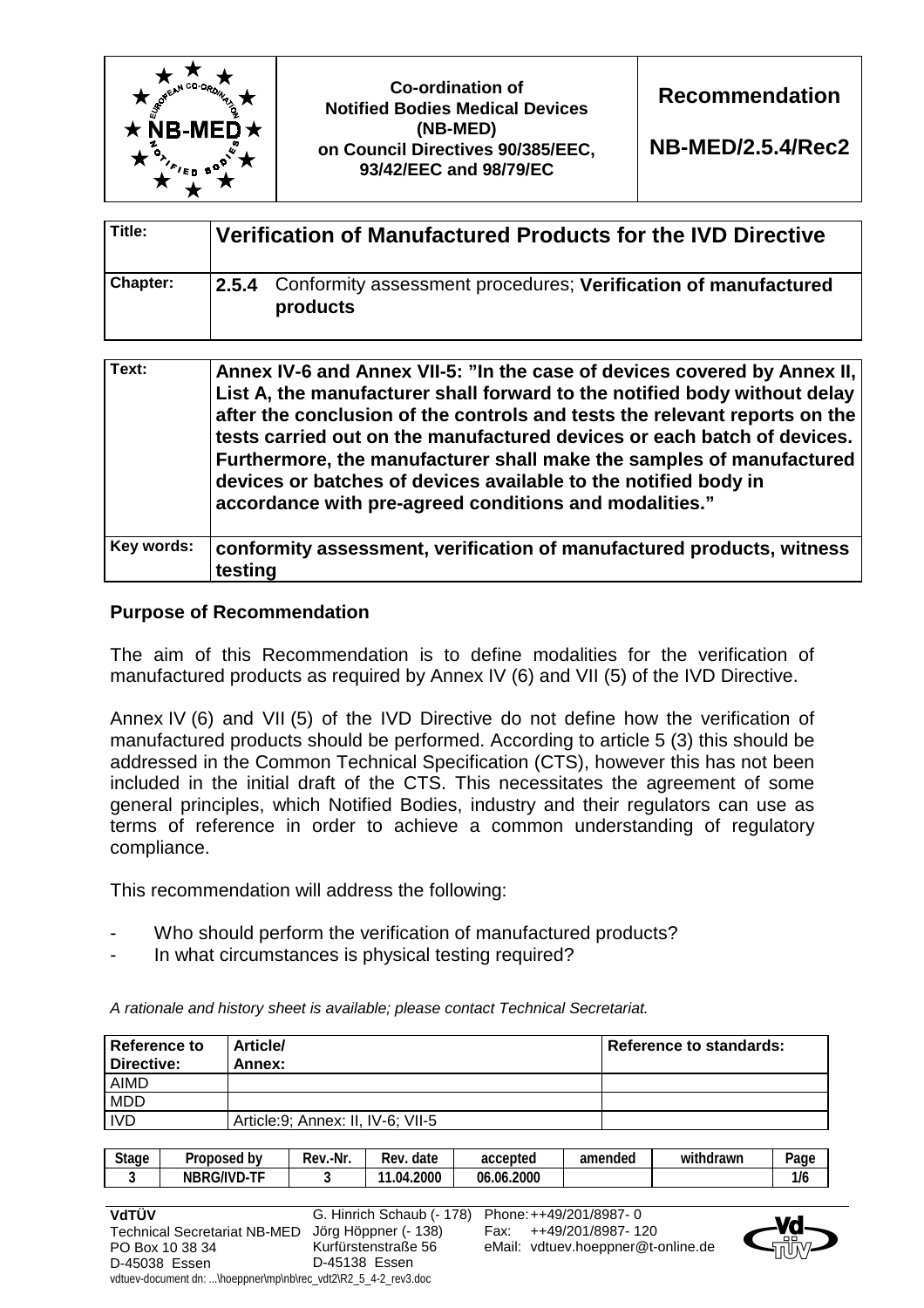

- How frequently should products be verified?
- What tests should be performed?
- What is the definition of a batch?

# **Introduction**

This document proposes modalities for the verification of manufactured product, based on the risk of the device. This document acknowledges that those Annex II, list A devices which pose the highest risk<sup>1</sup> require the maximum level of control to ensure consistency of the product, but accepts that an increased level of flexibility can be exercised for devices posing a lower risk. The verification of manufactured products and especially physical testing of the devices by or on behalf of the Notified Body is the highest level of control. This is part of the conformity assessment process and additional to the manufacturer's quality control procedures. This should be performed by the Notified Body following the review of the conformity assessment procedures such as the design dossier review.

This document does not aim to be prescriptive as more than one possible solution can achieve the desired goal. The aim of this paper is to set out criteria that may help to establish the appropriate control procedure that the Notified Body will implement.

# **Who should perform the verification of manufactured products?**

The Notified Body should conduct the verification of manufactured products. In all cases the NB reviews the QC release data generated by the manufacturer and gives his approval for the release of the products or batch(es) of products in question. In addition the mechanism for the physical verification of manufactured products could be achieved by one or more of the following:

- 1. The NB tests samples of the batch of products to be verified.
- 2. The NB provides specific material to the manufacturer, who then tests the samples of the batch to be verified using the specific material according to agreed procedures,
- 3. The NB witnesses the testing of the samples of the batch according to agreed procedures at the manufacturers premises.

<sup>1</sup> For the purpose of this document, "risk" means the likely frequency with which a hazard will occur and the severity of that hazard. An example of a hazard would be misclassification by a serological screening assays, which could have a severe impact on a multiple recipients of blood products.



l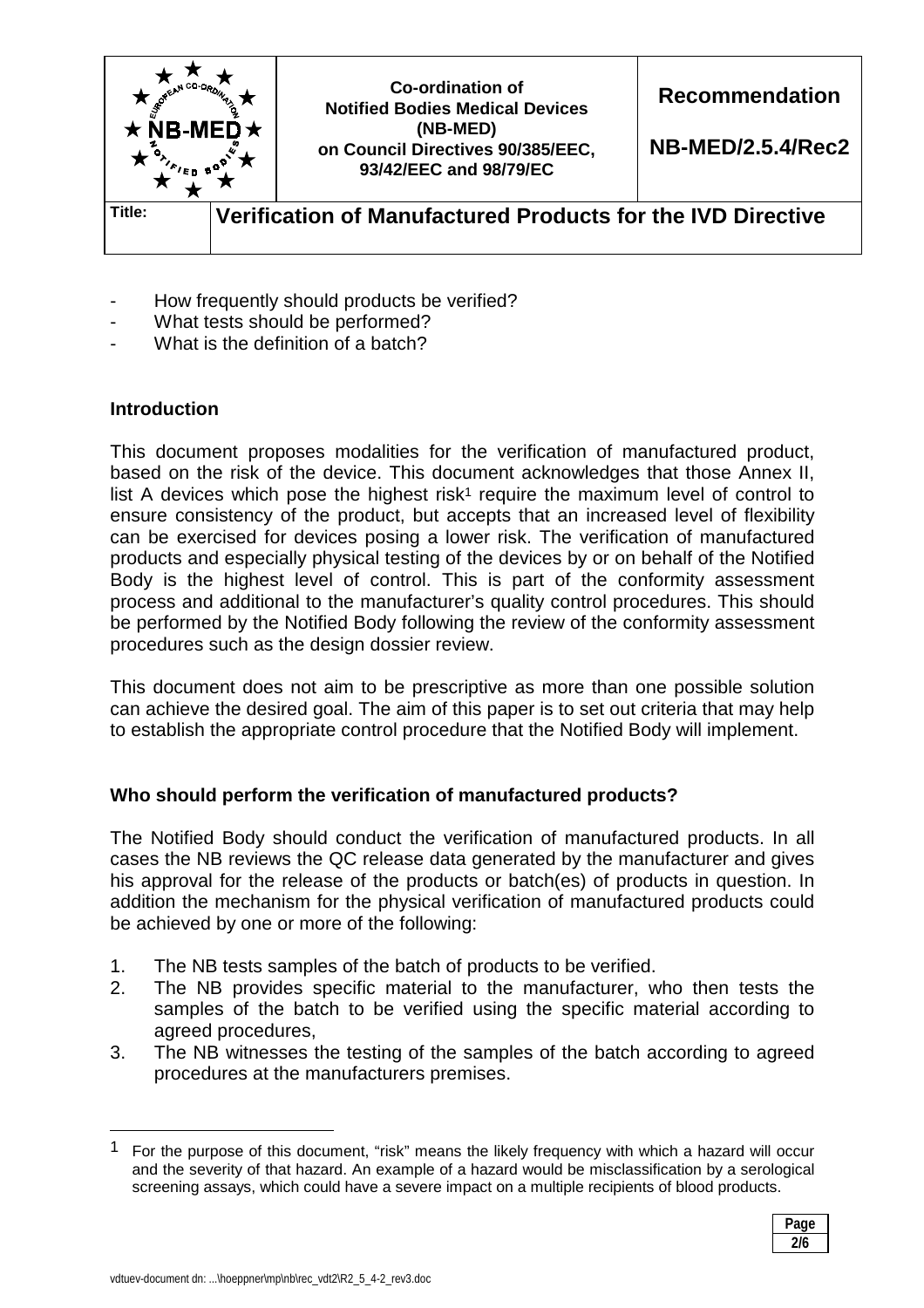

## **When is physical testing by the Notified Body required?**

According to the principles already outlined, those devices that pose the highest risk require the maximum level of control to ensure that the device is manufactured consistently according to the approved design. The matrix list below is based on commonly agreed estimations of the relative risk of IVD medical devices, taking account of their intended use.

This document anticipates that the Annex II, list A screening assays pose the greatest risk. The failure of screening assays has the greatest potential to harm the largest number of people as these are used in testing of blood donations.

The greatest risk posed for blood grouping assays is determination of ABO group. Failure to determine the correct ABO type of either the donor or the recipient poses the greatest risk since most individuals have pre-existing antibodies to the antigens they lack. The remaining Annex II list A blood grouping tests can be divided into 2 categories: tests for the D antigen and tests for the remaining antigens C, c, E, e and K. The D antigen is the most antigenic of these and therefore poses the greatest risk of antibody stimulation.

The remaining devices in Annex II List A are ranked as follows in order of decreasing risk;

- confirmation assay for screening devices,
- diagnostic devices,
- confirmation assays for diagnostic devices.

Confirmation assays for screening devices are used to confirm the result of the initial screening assay. They therefore have an impact on the safety of the screening process and are thus of a higher risk that the diagnostic assays and their confirmatory devices.

Having established the relative risk of these devices it is important to determine the frequency of testing. The highest risk devices require the maximum level of verification. This means that for the screening assays, each batch is to be physically tested, as agreed with the Notified Body. IVDs grouped in the remaining risk categories should initially be tested each time as prescribed by the Notified Body. However, with a demonstrated history of appropriate performance the Notified Body could agree to the frequency of testing being reduced. The point at which this can occur should be agreed between the manufacturer and the Notified Body. The point at which the Notified Body will agree to reduce the frequency of testing, will depend on several factors, including the established consistency of the device, confidence in the manufacturers QC release system, etc. This point could be different for each

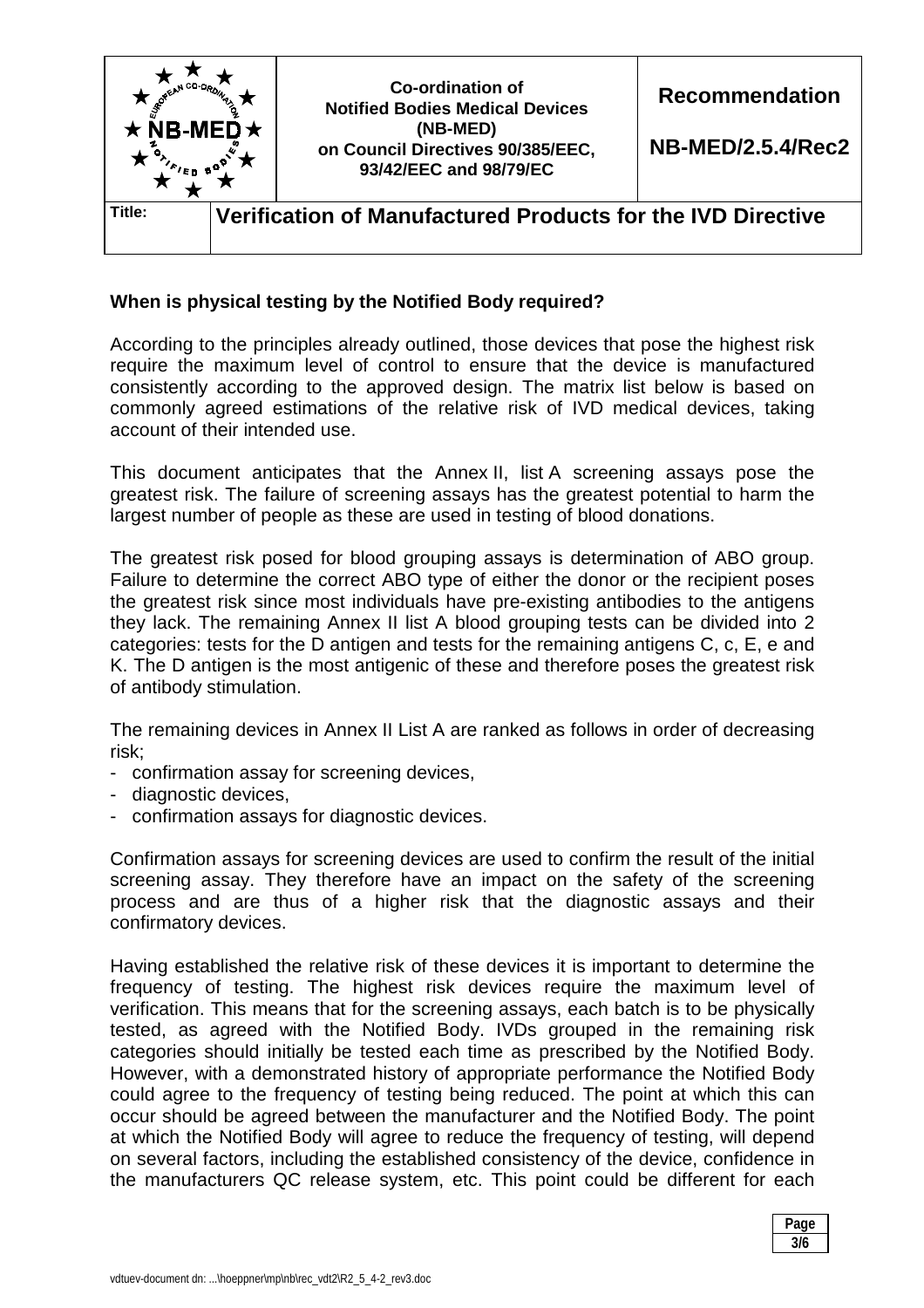

device, and may vary if particular characteristics of the device make it more prone to variation, for example, where the performance of blood typing reagents may be dependant on certain formulation characteristics (such as pH) and may vary accordingly.

The table below summarises the possible options for each risk group.

- Note: In all cases the NB reviews the QC release data generated by the manufacturer and gives his approval for the release of the products or batch(es) of products in question.
- **Table 1:** Modalities of verification procedures for virology devices according to the relative risk of the devices

| Products in order of decreasing risk                                                                                                                                                                                                                                                                                                           | <b>Frequency</b>         | <b>Scope to</b><br>adjust<br>frequency                  |
|------------------------------------------------------------------------------------------------------------------------------------------------------------------------------------------------------------------------------------------------------------------------------------------------------------------------------------------------|--------------------------|---------------------------------------------------------|
| Screening assays: serological & NAT<br>i.e. reagents and reagent products, including related<br>calibrators and control materials, for the detection,<br>confirmation and quantification in human specimens of<br>markers of HIV infection (HIV 1 and 2), HTLV I and II, and<br>hepatitis B, C and D.                                          | every batch              | No scope to<br>adjust<br>frequency with<br>history      |
| Confirmation assays for screening assays<br>i.e. reagents and reagent products, including related<br>calibrators and control materials, for the detection,<br>confirmation and quantification in human specimens of<br>markers of HIV infection (HIV 1 and 2), HTLV I and II, and<br>hepatitis B, C and D.                                     | Initially every<br>batch | Limited scope<br>to adjust<br>frequency with<br>history |
| Diagnostic markers and respective confirmation<br>assays of diagnosis assays<br>i.e. reagents and reagent products, including related<br>calibrators and control materials, for the detection,<br>confirmation and quantification in human specimens of<br>markers of HIV infection (HIV 1 and 2), HTLV I and II, and<br>hepatitis B, C and D. | Initially every<br>batch | Wider scope to<br>adjust<br>frequency with<br>history   |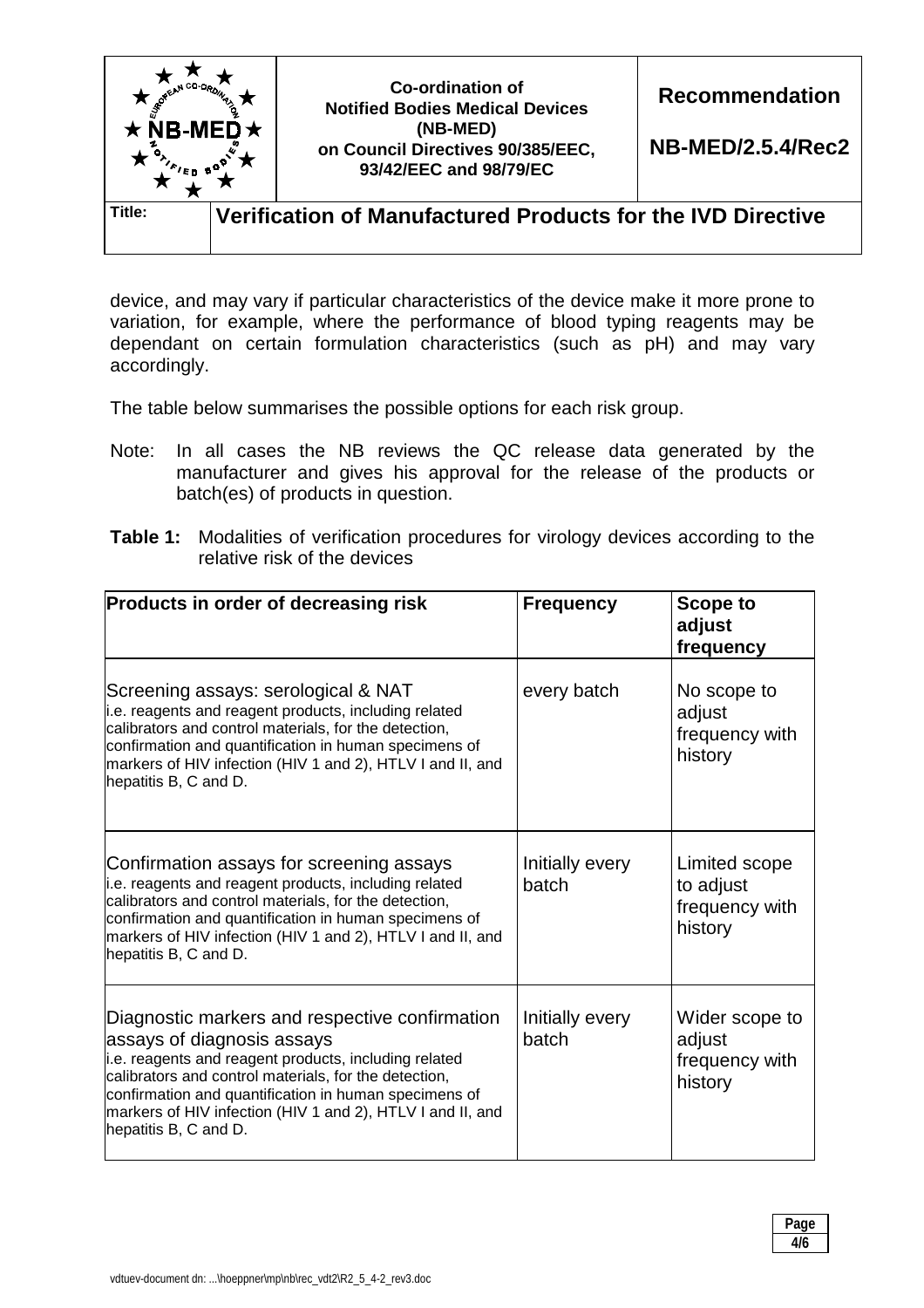

## **Table 2:** Modalities of verification procedures for blood typing devices according to the relative risk of the devices

| Products in order of decreasing risk                                                                                                                                       | <b>Frequency</b>                                                                                                                                                                   | <b>Scope to</b><br>adjust<br>frequency                  |
|----------------------------------------------------------------------------------------------------------------------------------------------------------------------------|------------------------------------------------------------------------------------------------------------------------------------------------------------------------------------|---------------------------------------------------------|
| Reagents and reagent products for determining<br>the following blood group groups: A, B, O and D                                                                           | Initially every<br>batch                                                                                                                                                           | Limited scope<br>to adjust<br>frequency with<br>history |
| Reagents and reagent products for determining<br>the following blood group antigens: C, c, E, e<br>and K.                                                                  | Initially every<br>batch                                                                                                                                                           | Wider scope<br>to adjust<br>frequency with<br>history   |
| Related calibrators and control materials for<br>reagents and reagent products for determining<br>the following blood group groups for: A, B, O, D,<br>$C, c, E, e$ and K. | Initially every<br>batch<br>Note: As red cells<br>have a short shelf<br>life, it may only be<br>practicable to<br>release them on<br>the basis of the<br>manufacturer's<br>QC data | Wider scope<br>to adjust<br>frequency with<br>history   |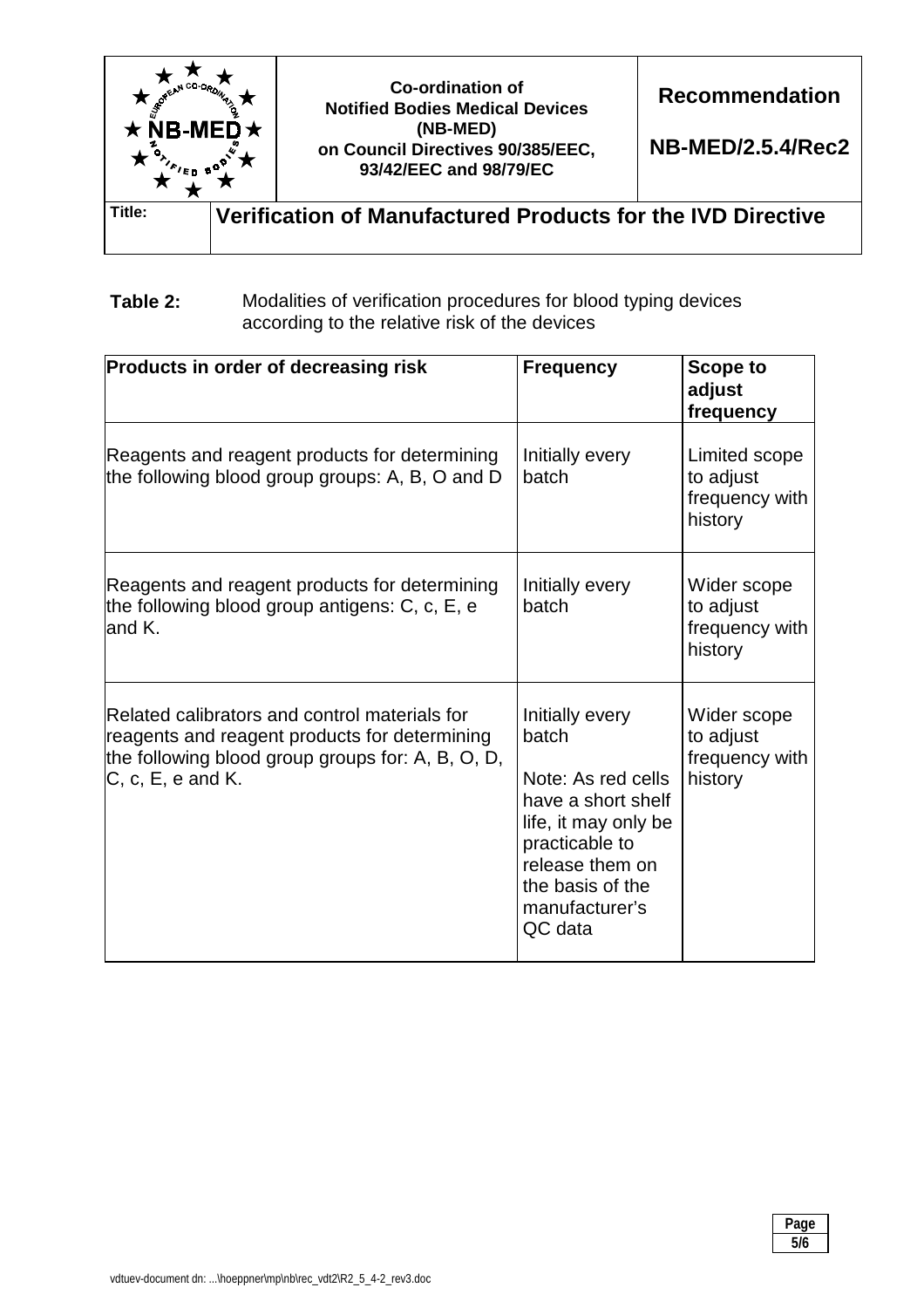

## **What tests should be performed?**

Regardless of the mechanism of verification adopted, the same decision making criteria should be applied by the Notified Body.

- 1. Annex II, list A Virology Devices The Notified Body must verify that the batch to be released identifies the key marker sub types and shows suitable performance around the cut off or decision making point. This should be achieved by testing a series of dilutions around the cut off point.
- 2. Annex II, list A Blood grouping devices For the determination of blood group antigens, red cells expressing suitable/appropriate antigens should be tested, according to agreed procedure.

#### **What is a "batch"?**

The term "batch" as used in the previous paragraphs is defined in the relevant draft CEN standards, e.g. prEN XXX "Sampling procedures used for acceptance testing of in vitro diagnostic medical devices", November 1999 (document CEN/TC 140/WG 2 N 149) as follows:

"batch (lot): a defined amount of material, either starting material, intermediate or finished product, which is uniform in its properties and has been produced in one process or series of processes."

Note: In multiple lot assays, the manufacturer and Notified Body should control the matching of individual reagent lots.

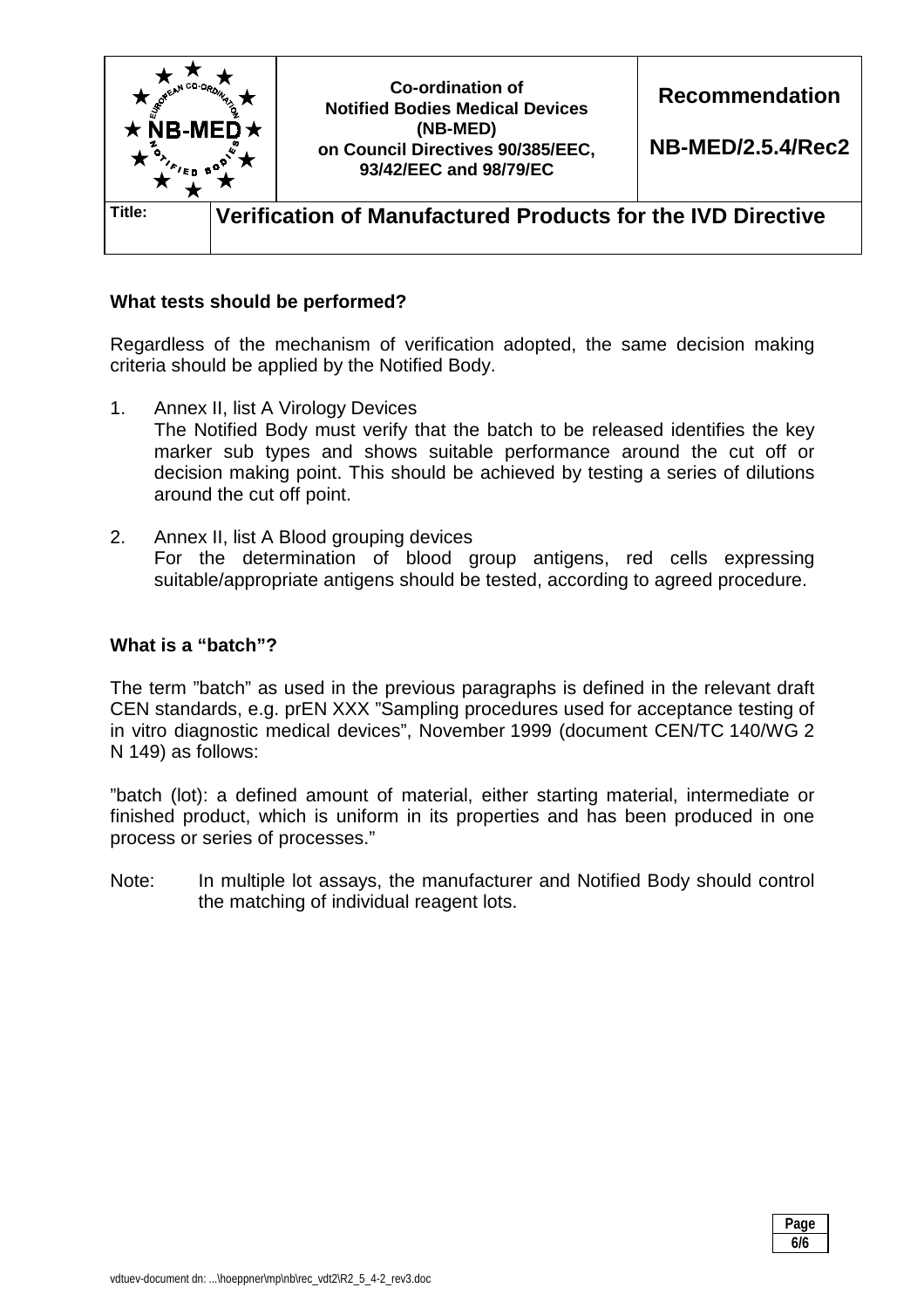

#### **Rev. 3:** Notified Body Meeting, Brussels, November, 2 & 3, 1999: The NBRG was asked to elaborate new NB-MED Recommendations in light of the IVD-directive if needed.

 A small task force on NBRG-IVDD was established and met several times (on 03.12.99 at PEI and on 24.01.2000 at LRQA). First draft documents were elaborated (see also minutes NBRG/166/00 and NBRG/167/00).

Meeting of NBR Group, Brussels, March 2, 2000:

 The work results of the small task force (elaborate new NB-MED Recommendations in light of IVDD) were presented to that NBRG-meeting. The tabled revised working document (without revision no.) on "Verification of Manufactured Product for the IVD Directive" was discussed and some comments for improvement were made. It was agreed that further development will be made by the task force group.

Meeting of NBR Group, Brussels, April 10 &11, 2000:

 A new draft document was presented as NBRG/190/00 to that meeting (rev 2). NBRG reworked the document within an intensive discussion. It was decided to fit the document in the *recommendations nomenclature system* under chapter 2.5.4 *Conformity assessment procedures; verifiocation of manufactured products*. Therefore the recommendation gets the number **NB-MED/2.5.4/Rec2**. NBRG agreed that the document, as discussed and - during the meeting revised, should be presented for formal adoption at the June NB-MED Plenary meeting **but could find application/knowledge in the meanwhile**. Revision no: 3

stage 2

Notified Body Meeting, Brussels, June 6 & 7, 2000:

 The document (NBM/61/00) was approved by the NB-MED plenary as "best compromise". The following was discussed: *With regard to the question whether also other Competent Authorities than UK-CA are involved in commenting and discussing the new draft Recommendation it was answered that the German Accreditation Body ZLG was involved; comments which were made by ZLG are considered in the tabled document. Mr. R. asked for clarification with regard to reference laboratory (chapter "Who should perform the verification of manufactured products?") whether this is a part of a Notified Body or whether this is totally separated from the Notified Body. Dr. D. answered that this depends of the competence/expertise of the Notified Body (working with a subcontractor or - in case of own expertise - doing by itself). Dr. H. summarised that the Notified Body is responsible for the sufficient competence for the tasks. With regard to option 2 of batch verification ("The NB provides specific material to the manufacturer, who then tests the samples of the batch to be verified using the* 

| Rev.-Nr.                                                       | Rev. date  | accepted | amended                   | withdrawn |                                    | Page |
|----------------------------------------------------------------|------------|----------|---------------------------|-----------|------------------------------------|------|
|                                                                | 06.06.2000 |          |                           |           |                                    | 1/2  |
|                                                                |            |          |                           |           |                                    |      |
| VdTÜV                                                          |            |          | G. Hinrich Schaub (- 178) |           | Phone: ++49/201/8987-0             |      |
| <b>Technical Secretariat NB-MED</b>                            |            |          | Jörg Höppner (- 138)      |           | ++49/201/8987-120                  |      |
| PO Box 10 38 34                                                |            |          | Kurfürstenstraße 56       |           | eMail: vdtuev.hoeppner@t-online.de |      |
| D-45038 Essen                                                  |            |          | D-45138 Essen             |           |                                    |      |
| vdtuev-document dn: \hoeppner\mp\nb\rec_vdt2\R2_5_4-2_rev3.doc |            |          |                           |           |                                    |      |